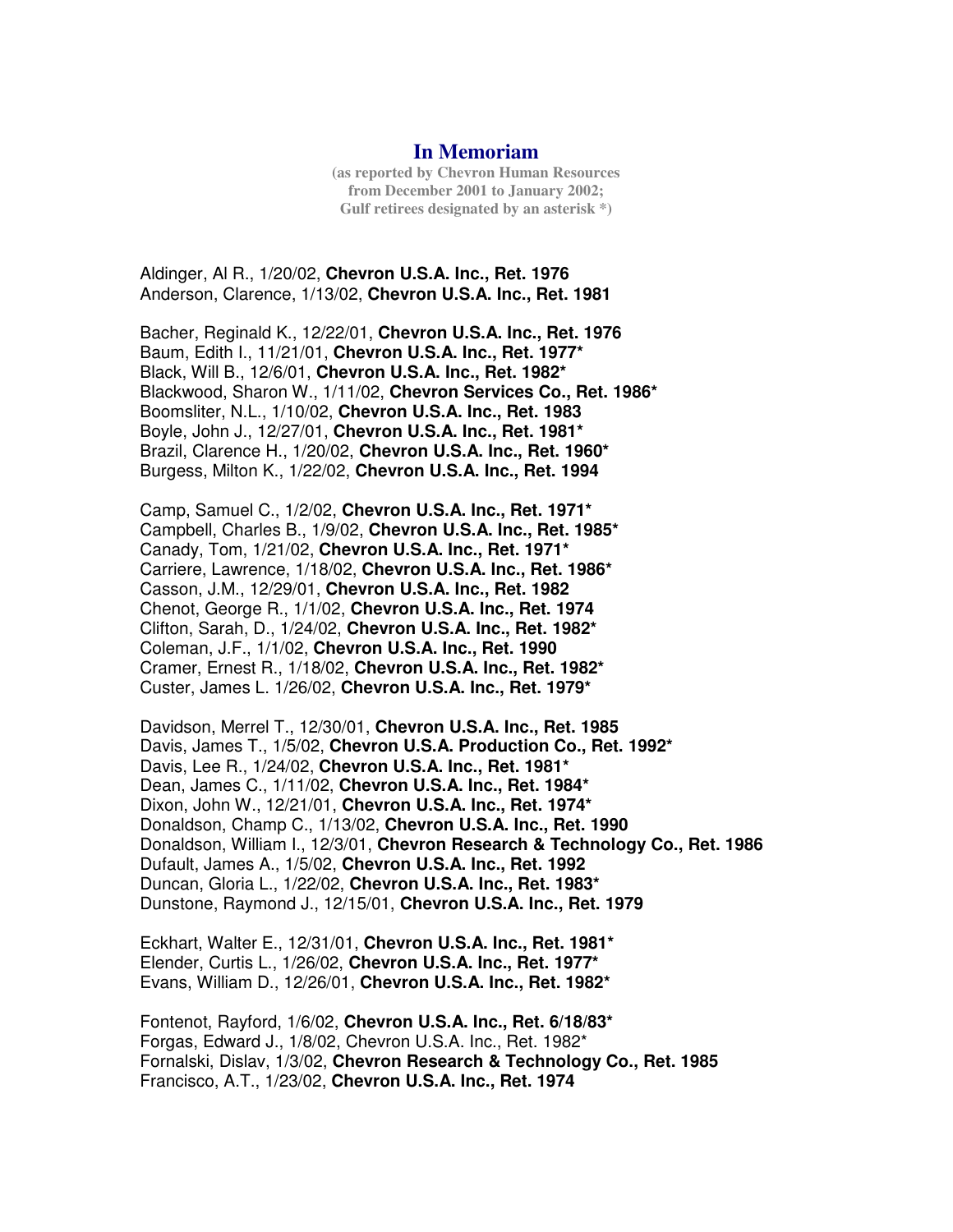Gadzinski, S.F., 1/23/02, **Chevron U.S.A. Inc., Ret. 1976\*** Galligan, C.F., 12/31/01, **Chevron U.S.A. Inc., Ret. 1983** Gandolf, Robert P., 1/23/02, **Chevron U.S.A. Inc., Ret. 1974\*** Gentry, Albert H., 1/6/02, **Chevron U.S.A. Inc., Ret. 1971\*** Ghisio, Mary S., 1/11/02, **Chevron Research & Technology Co., Ret. 1981** Gifford, Wanda F., 12/27/01, **Chevron U.S.A. Production Co., Ret. 1997\*** Goldspring, J.W., 1/16/02, **Chevron U.S.A. Inc., Ret. 1990** Graham, Angus C., 12/23/01, **Chevron Chemical Co., Ret. 1973** Grant, Donald A., 1/4/02, **Chevron U.S.A. Inc., Ret. 1986\*** 

Haagensen, Oswald A., 12/15/01, **Chevron U.S.A. Inc., Ret. 1976** Halaney, Moses A., 1/19/02, **Chevron U.S.A. Inc., Ret. 1985\*** Harrod, Carl C., 1/27/02, **Chevron U.S.A. Inc., Ret. 1982\*** Hohnacker, L.M., 12/28/01, **Chevron U.S.A. Inc., Ret. 1965\*** Hooper, Richard L., 1/28/02, **Chevron U.S.A. Inc., Ret. 1983\*** Hopkins, Harry L., 1/18/02, **Chevron U.S.A. Inc., Ret. 1984\*** Hudson, Catherine M., 1/13/02, **Chevron U.S.A. Inc., Ret. 1979** 

Inzer Jr., Vernon R., 1/6/02, **Chevron U.S.A. Inc., Ret. 1980** 

Jenkins, William F., 1/22/02, **Chevron U.S.A. Inc., Ret. 1981** 

Kelly, Don C., 12/7/01, **Chevron U.S.A. Inc., Ret. 1973\*** 

Laborie, Charles M., 1/27/02, **Chevron Chemical Co., Ret. 1976** Lance, Louis J., 1/24/02, **Chevron Research & Technology Co., Ret. 1982** Laney, Lee G., 12/27/01, **Chevron U.S.A. Inc., Ret. 1977\*** Lopez, Fernando, 1/22/02, **Chevron Chemical Co., Ret. 1999** Lynch Jr., C.O., 1/5/02, **Chevron U.S.A. Inc., Ret. 1977** Lynge, Carl A., 12/30/01, **Chevron U.S.A. Inc., Ret. 1977** 

Marshall, Clarence, 1/27/02, **Chevron U.S.A. Inc., Ret. 1976** McNabb, John P., 1/27/02, **Chevron U.S.A. Inc., Ret. 1977\*** Mejia, Abraham, 1/17/02, **Chevron U.S.A. Inc. Ret. 1964** Mihm, Orville A., 1/11/02, **Chevron U.S.A. Inc., Ret. 1970** Milford, Felton C., 1/16/02, **Chevron U.S.A. Inc., Ret. 1977\*** 

Nichols, Verna R., 12/22/01, **Chevron U.S.A. Inc., Ret. 1982** Nicholson, Eunice H., 12/30/01, **Chevron U.S.A. Production Co., Ret. 1992** Nixon, Bertha R., 1/17/02, **Chevron U.S.A. Inc., Ret. 1964\*** 

Peterson, Leeland L., 12/31/01, **Chevron U.S.A. Inc., Ret. 1978\*** Phillips, Clarence H., 1/9/02, **Chevron U.S.A. Inc., Ret. 1978\*** Pierson, Jack N., 1/18/02, **Chevron Services Co., Ret. 1979** Pittman, Chester W., 12/7/01, **Chevron U.S.A. Inc., Ret. 1977** Pulliam, Thomas B., 1/27/02, **Chevron U.S.A. Inc., Ret. 1964\*** 

Reeder, B.D., 1/10/02, **Chevron Resources Co., Ret. 1985** Reeves, John D., 1/17/02, **Chevron U.S.A. Inc., Ret. 1976\*** Richmond, Lawrence F., 1/9/02, **Chevron U.S.A. Inc., Ret. 1978\*** Riley, Francis E., 1/2/02, **Chevron U.S.A. Inc., Ret. 1979\***